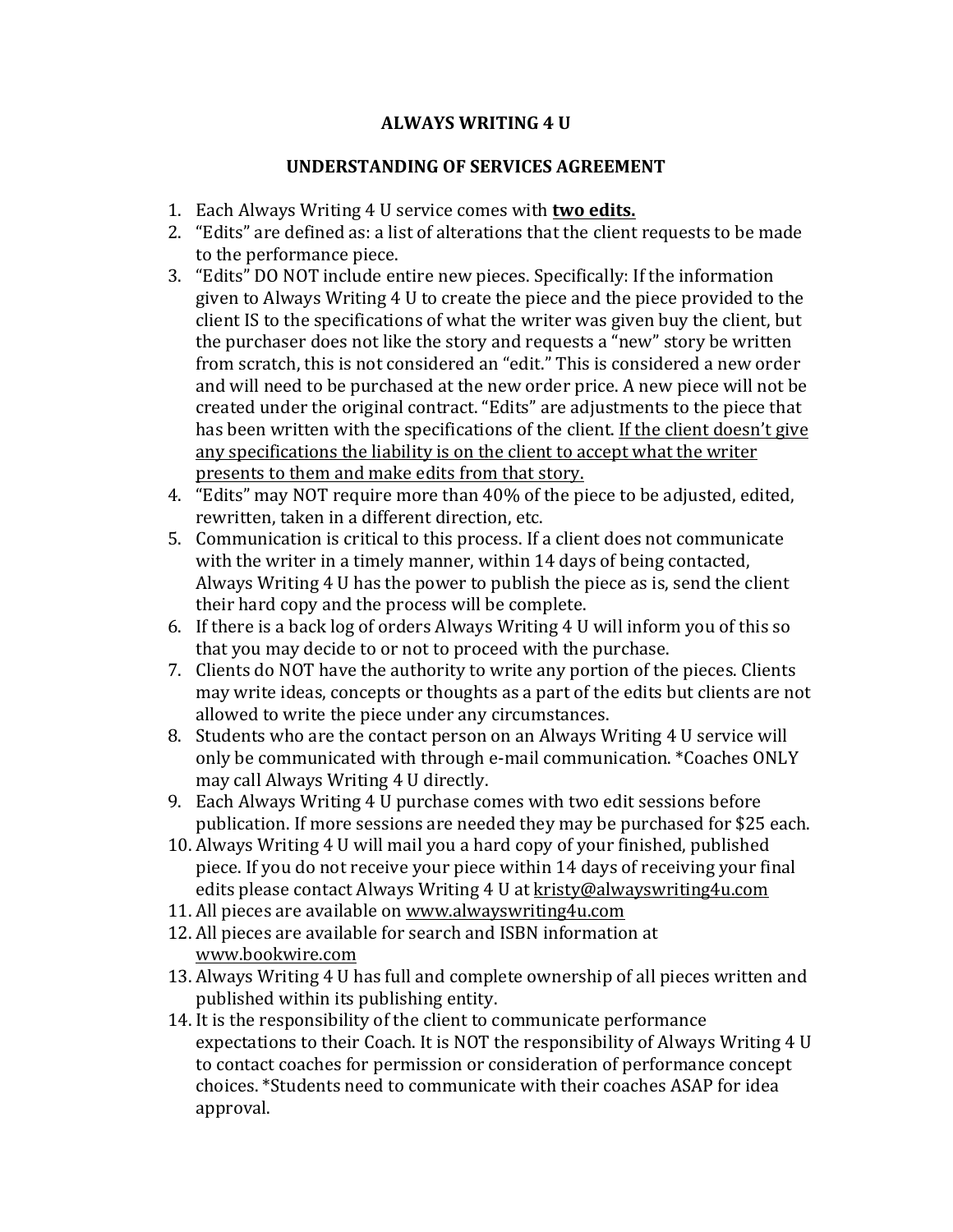- 15. Clients do not have the authority to assign titles. Titles of selections written by Always Writing 4 U will be decided by Always Writing 4 U.
- 16. The client understands that pieces will be written for performance and may be longer than the maximum time limits. It is the responsibility of the client to cut their piece to time.
- 17. Always Writing 4 U does not write introductions for pieces as a part of the Always Writing 4 U experience.
- 18. Skype work sessions will ONLY be done in the presence of the Coach, parent or another authorized adult. Skype sessions will be terminated if there is not a parent, guardian or coach present. \*This is a separate offering and an additional fee.
- 19. Services will not begin until payment has been received OR proof that payment has been submitted to payment system.
- 20. Refunds: Always Writing 4 U will do the work that has been required to fulfill the contract: the clients story will be followed, two edit sessions will be conducted, final published pieces will be sent. If the customer is dissatisfied with the work done after all steps have occurred, there will be no refund granted as the work has been completed.
- 21. Services will not begin until the client has read, signed and returned this contract. Contracts may be e-mailed at an attachment, or mailed through the USPS.
- 22. Always Writing 4 U reserves the right to refuse service to anyone at any point during the writing process. If the working relationship ends before the final product is finished Always Writing 4 U will assess the amount of work that has been done, subtract the amount that has been paid and refund the remainder of the balance that remains. All invoices will be detailed.
- 23. If there is conflict between the client and Always Writing 4 U the business reserves the right to deny the business services to any person or school.
- 24. Once pieces are published they are "readily available" on the website for open purchase. \*Please note there is NO incubation period where the piece does not live on the website for others to see and purchase. We can not guarantee that someone else won't purchase the piece that you have created at any point in time.
- 25. Always Writing 4 U reserves the right to refuse service if they do not believe, agree or feel as if the story requested is one that they have the ability to tell or find issues with it that force them to believe they may not be able to tell the story successfully, or to the standards of this business.
- **26. If student/** parent is purchasing piece both parent and student need to **sign the contract. If Always Writing 4 U will have contact with the coach** only, the coach is the only person that needs to sign the contract.